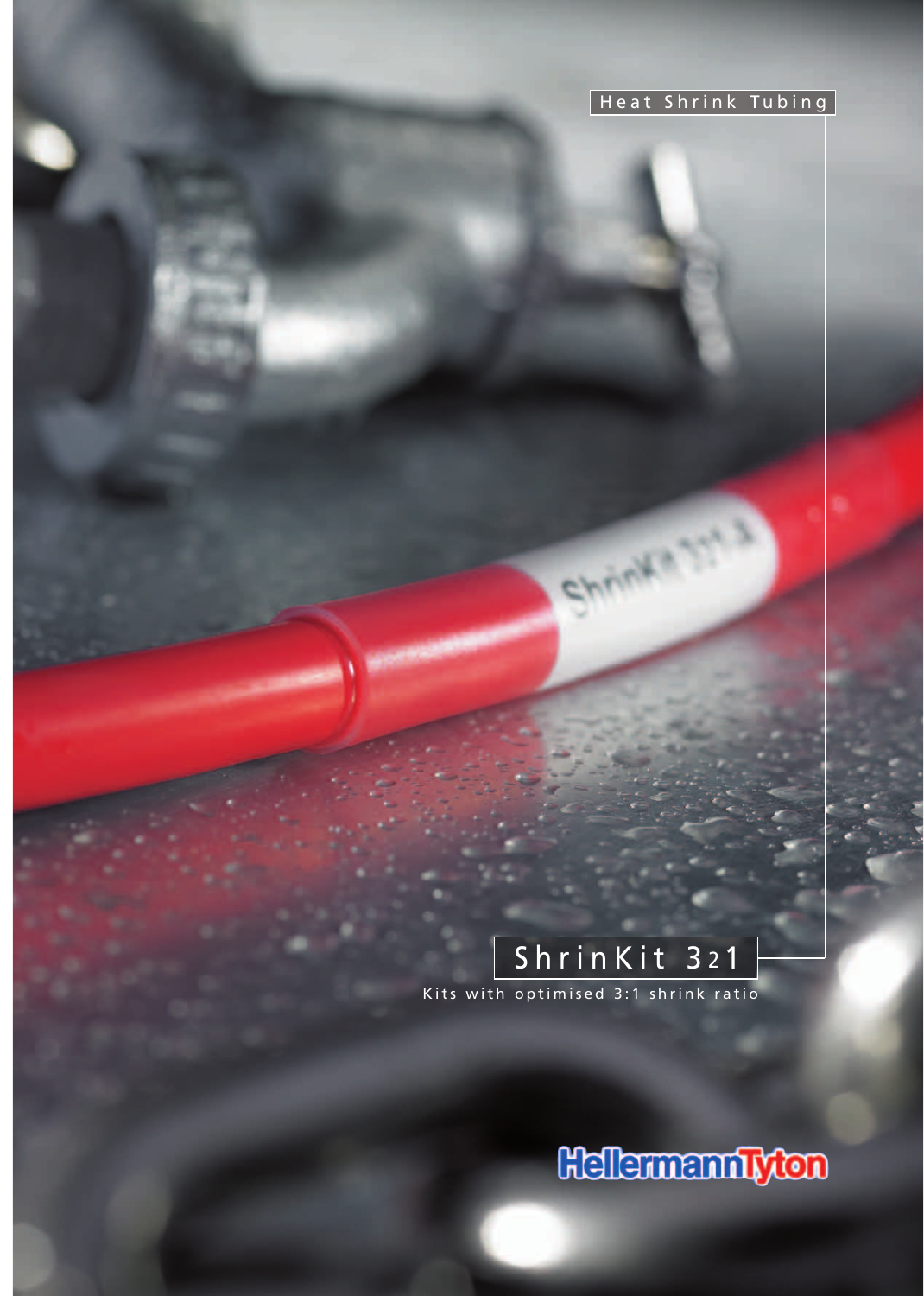## Heat Shrink Tubing

## ShrinKit 321

ShrinKit 321 is the family of three heat shrink tubing assortments in attractive and handy assembly kits. The range consists of ShrinKit 321 Universal, ShrinKit 321 Basic and ShrinKit 321-A (a dual wall tubing). With their ideal shrink ratio of 3:1 these products replace many differently sized tubing solutions by fitting almost any heat shrink requirements. Choosing the required product is simplicity itself as the tubings are clearly identified by size, length and content printed on every compartment of the assortment boxes.



*The right tubing size at hand for any application: ShrinKit 321 Universal, ShrinKit 321-A and ShrinKit 321 Basic.*

### **ShrinKit 321 Universal**

#### **Features and Benefits**

The attractive and reusable kit is the solution for almost every heat shrink task. The big variety of sizes, colours and lengths offers a wide number of applications: insulation, bend protection or identification. The 3:1 shrink ratio can easily cope with substrates of varying diameter.

When all tubing has been consumed the case can be re-used for storing nails, screws, nuts, fish hooks, et cetera. The size of the compartments can be changed by simply moving the yellow space dividers.

#### **Content**

This kit contains a range of general purpose tubing lengths clearly sorted in various sizes and colours. Its ideal shrink ratio of 3:1 replaces many differently sized tubings. A diameter range from 1 mm to 20 mm can be covered with ShrinKit 321 Universal. *Shrink ratio 3:1 for a wider range of applications.*



| Material Data                       |                       |                                             |
|-------------------------------------|-----------------------|---------------------------------------------|
|                                     | Material              | Polyolefin, cross-linked (POX)              |
|                                     | Shrink Ratio          | 3:1                                         |
| Longitudinal change after shrinkage |                       | $+5\%$ /-10% max.                           |
| Minimum Shrink Temperature          |                       | $+90 °C$                                    |
|                                     | Operating Temperature | -55 °C to +135 °C                           |
|                                     | Insulation Class      | <b>B (VDE 0530)</b>                         |
|                                     | Dielectric Strength   | 20 kV/mm according to ASTM D 2671           |
|                                     | Flammability          | self-extinguishing (except for transparent) |

| Technical Table        |                |                      |                    |               |                     |                           |
|------------------------|----------------|----------------------|--------------------|---------------|---------------------|---------------------------|
| Article-No.            | Comp.          | Supplied<br>Ø D min. | Recov.<br>Ø d max. | Length<br>(L) | Colour              | <b>Number</b><br>of tubes |
| 380-03002              | 1              | 6                    | 2                  | 60            | Black (BK)          | 50                        |
| ShrinKit 321 Universal | $\overline{2}$ | 12                   | $\overline{4}$     | 100           | Black (BK)          | 15                        |
|                        | 3              | 24                   | 8                  | 200           | Black (BK)          | 10                        |
|                        | 4              | 6                    | $\overline{2}$     | 60            | Green-Yellow (GNYE) | 50                        |
|                        | 5              | $\overline{3}$       | 1                  | 50            | Transparent (CL)    | 100                       |
|                        | 6              | 3                    | 1                  | 50            | Black (BK)          | 100                       |
|                        | $\overline{ }$ | 12                   | $\overline{4}$     | 100           | Transparent (CL)    | 15                        |
|                        | 8              | 12                   | $\overline{4}$     | 100           | Red (RD)            | 15                        |
|                        | 9              | 3                    | 1                  | 50            | Red (RD)            | 100                       |
| Pack Contemt           | 10             | 3                    | 1                  | 40            | Blue (BU)           | 100                       |
|                        | 11             | 3                    | 1                  | 40            | Green-Yellow (GNYE) | 100                       |
|                        | 12             | 1.5                  | 0.5                | 40            | Black (BK)          | 75                        |
|                        | 12             | 1.5                  | 0.5                | 40            | Green-Yellow (GNYE) | 75                        |
|                        | 13             | 6                    | $\overline{2}$     | 60            | Blue (BU)           | 50                        |
|                        | 14             | 6                    | $\overline{2}$     | 60            | Red (RD)            | 50                        |
|                        | 15             | 6                    | $\overline{2}$     | 60            | Transparent (CL)    | 50                        |
|                        | 16             | 12                   | $\overline{4}$     | 170           | Green-Yellow (GNYE) | 10                        |
|                        | 17             | 12                   | $\overline{4}$     | 170           | Blue (BU)           | 10                        |

## **New Standard: Shrink Ratio 3:1**

All Dimensions in mm. Subject to technical changes.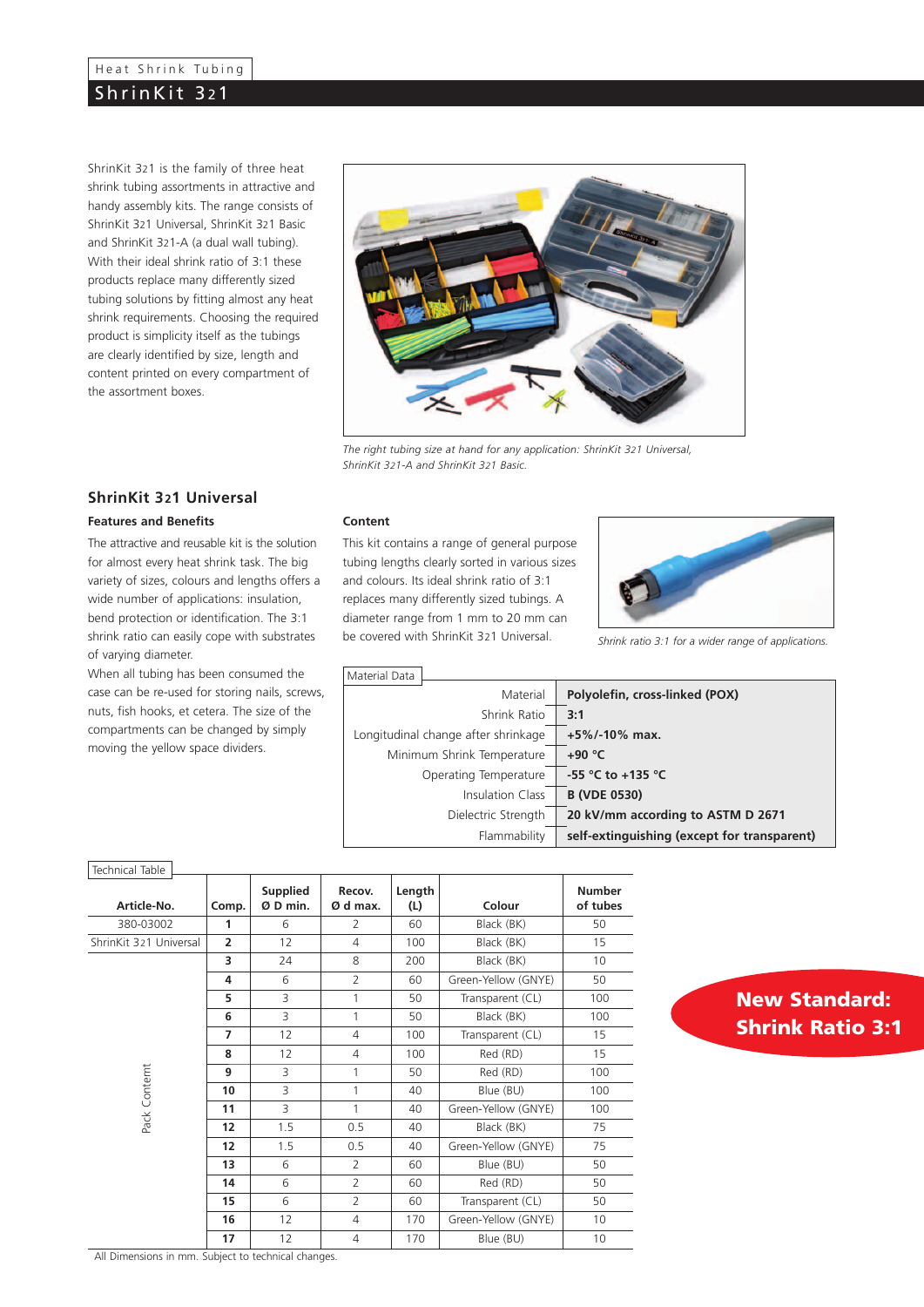### **ShrinKit 321-A**

#### **Features and Benefits**

ShrinKit 321-A is dual wall heat shrink tubing with a 3:1 shrink ratio. The attractive and reusable kit is ideal for assembling and identification. The inner wall melts when heated and is forced into gaps. When the tubing cools down the adhesive forms a seal against the moisture and protects components. The black tubes are mainly used for the protection of connectors and splices, the clear tubing is ideal for the protection of printed label markers. ShrinKit 321-A covers a wide range of applications due to its ideal 3:1 shrink ratio. When all tubing has been consumed the case can be re-used for storing nails, screws, nuts, fish hooks, et cetera. The size of the compartments can be changed by simply moving the yellow space dividers.

#### **Content**

This kit contains a range of general purpose tubing lengths clearly sorted. Four different sizes are included in black and clear.



*ShrinKit 321-A: permanent protection of identification solutions.*



*ShrinKit 321-A.*

| Material Data                       |                                            |
|-------------------------------------|--------------------------------------------|
| Material                            | Polyolefin, cross-linked (POX)             |
| Shrink Ratio                        | 3:1                                        |
| Longitudinal change after shrinkage | $+1\%$ /-15% max.                          |
| Minimum Shrink Temperature          | $+110$ °C                                  |
| Operating Temperature               | -55 °C to +110 °C                          |
| Insulation Class                    | A (VDE 0530)                               |
| Dielectric Strength                 | 11,8 kV/mm according to ASTM D 2671        |
| Flammability                        | self-extinguishing outer wall (black only) |

# **New: With Adhesive**

## Technical Table

| Technical Table |                |                             |                    |               |                  |                           |  |
|-----------------|----------------|-----------------------------|--------------------|---------------|------------------|---------------------------|--|
| Article-No.     | Comp.          | <b>Supplied</b><br>Ø D min. | Recov.<br>Ø d max. | Length<br>(L) | Colour           | <b>Number</b><br>of tubes |  |
| 380-03003       | 1              | 24                          | 8                  | 200           | Black (BK)       | 5                         |  |
| ShrinKit 321-A  | $\overline{2}$ | 12                          | $\overline{4}$     | 65            | Transparent (CL) | 15                        |  |
|                 | 3              | 6                           | $\overline{2}$     | 50            | Black (BK)       | 20                        |  |
|                 | 3              | 6                           | $\overline{2}$     | 50            | Transparent (CL) | 20                        |  |
|                 | 4              | 12                          | $\overline{4}$     | 65            | Black (BK)       | 15                        |  |
|                 | 5              | 3                           | 1                  | 50            | Black (BK)       | 50                        |  |
|                 | 5              | 3                           | 1                  | 50            | Transparent (CL) | 50                        |  |
|                 | 6              | 6                           | $\overline{2}$     | 35            | Black (BK)       | 30                        |  |
| Pack Content    | 6              | 6                           | $\overline{2}$     | 35            | Transparent (CL) | 30                        |  |
|                 | 7              | 24                          | 8                  | 200           | Transparent (CL) | 5                         |  |
|                 | 8              | 12                          | 4                  | 100           | Black (BK)       | 15                        |  |
|                 | 9              | 12                          | $\overline{4}$     | 100           | Black (BK)       | 15                        |  |
|                 | 10             | 12                          | 4                  | 100           | Transparent (CL) | 15                        |  |
|                 | 11             | 3                           | 1                  | 40            | Black (BK)       | 50                        |  |
|                 | 11             | 3                           | 1                  | 40            | Transparent (CL) | 50                        |  |

All Dimensions in mm. Subject to technical changes.